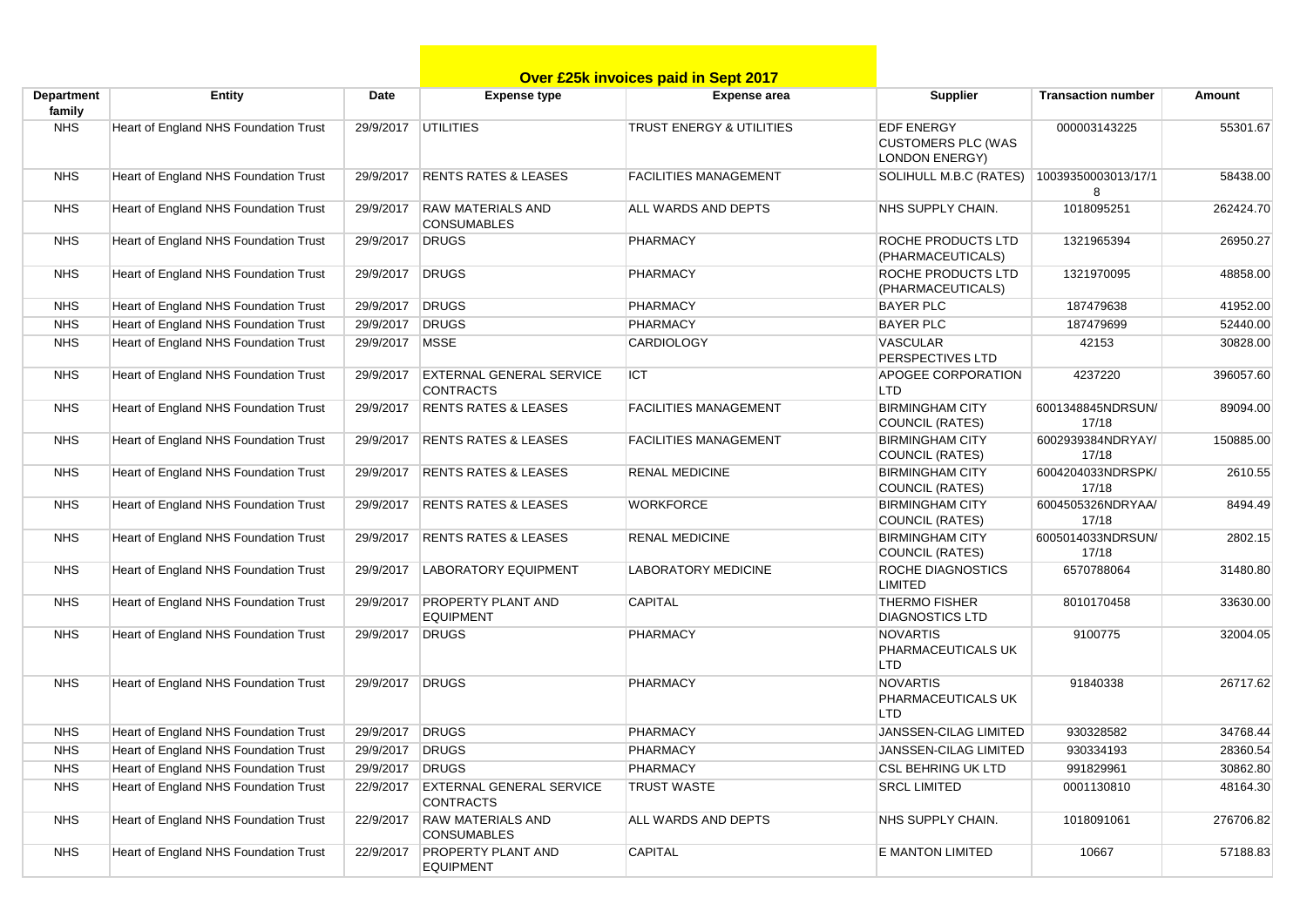| <b>NHS</b> | Heart of England NHS Foundation Trust        | 22/9/2017        | <b>PURCHASE OF HEALTH CARE</b><br><b>SERVICES</b>                  | <b>GASTROENTEROLOGY</b>   | VANGUARD<br><b>HEALTHCARE</b><br>SOLUTIONS LIMITED                                     | 12726       | 129758.40 |
|------------|----------------------------------------------|------------------|--------------------------------------------------------------------|---------------------------|----------------------------------------------------------------------------------------|-------------|-----------|
| <b>NHS</b> | Heart of England NHS Foundation Trust        | 22/9/2017        | <b>FURNITURE OFFICE &amp; COMPUTER L&amp;D</b><br><b>EQUIPMENT</b> |                           | <b>INSIGHT DIRECT UK LTD</b>                                                           | 13478255    | 43200.00  |
| <b>NHS</b> | <b>Heart of England NHS Foundation Trust</b> | 22/9/2017        | <b>PROPERTY PLANT AND</b><br><b>EQUIPMENT</b>                      | CAPITAL                   | <b>ESCHMANN HOLDINGS</b><br><b>LTD</b>                                                 | 14220       | 40498.98  |
| <b>NHS</b> | Heart of England NHS Foundation Trust        | 22/9/2017        | <b>JUNIOR MEDICAL</b>                                              | LDA MEDICAL TRAINEES      | ST HELENS AND<br>KNOWSLEY TEACHING<br>HOSPITALS NHS TRUST                              | 16768671    | 160000.00 |
| <b>NHS</b> | Heart of England NHS Foundation Trust        | 22/9/2017 MSSE   |                                                                    | <b>RENAL MEDICINE</b>     | <b>BAXTER HEALTHCARE</b><br><b>LTD</b>                                                 | 17120864    | 83803.46  |
| <b>NHS</b> | Heart of England NHS Foundation Trust        | 22/9/2017   MSSE |                                                                    | <b>RENAL MEDICINE</b>     | <b>BAXTER HEALTHCARE</b><br><b>LTD</b>                                                 | 17121581    | 34137.90  |
| <b>NHS</b> | Heart of England NHS Foundation Trust        | 22/9/2017        | OTHER TRANSPORT & MOVEABLE LABORATORY MEDICINE<br><b>PLANT</b>     |                           | CITY SPRINT UK LTD                                                                     | 2246391     | 32875.37  |
| <b>NHS</b> | Heart of England NHS Foundation Trust        | 22/9/2017        | DRUGS                                                              | <b>PHARMACY</b>           | <b>ITH PHARMA LIMITED</b>                                                              | 245388      | 26817.85  |
| <b>NHS</b> | Heart of England NHS Foundation Trust        | 22/9/2017        | <b>MSSE</b>                                                        | <b>SURGERY MANAGEMENT</b> | ARJO MED AB LTD T/A<br>ARJOHUNTLEIGH                                                   | 3390017633  | 46575.20  |
| <b>NHS</b> | Heart of England NHS Foundation Trust        | 22/9/2017        | <b>MSSE</b>                                                        | <b>SURGERY MANAGEMENT</b> | ARJO MED AB LTD T/A<br>ARJOHUNTLEIGH                                                   | 3390135051  | 47871.55  |
| <b>NHS</b> | Heart of England NHS Foundation Trust        | 22/9/2017        | <b>PROPERTY PLANT AND</b><br><b>EQUIPMENT</b>                      | CAPITAL                   | <b>GE MEDICAL SYSTEMS</b><br><b>LTD</b>                                                | 446054      | 47091.59  |
| <b>NHS</b> | Heart of England NHS Foundation Trust        | 22/9/2017        | <b>PROPERTY PLANT AND</b><br><b>EQUIPMENT</b>                      | <b>CAPITAL</b>            | CARL ZEISS LTD                                                                         | 5140382436  | 31089.34  |
| <b>NHS</b> | Heart of England NHS Foundation Trust        |                  | 22/9/2017 AUDITORS REMUNERATION                                    | <b>FINANCE</b>            | <b>KPMG LLP</b>                                                                        | 5501427673  | 14833.20  |
| <b>NHS</b> | Heart of England NHS Foundation Trust        | 22/9/2017        | <b>AUDITORS REMUNERATION</b>                                       | <b>FINANCE</b>            | <b>KPMG LLP</b>                                                                        | 5501427673  | 17308.80  |
| <b>NHS</b> | Heart of England NHS Foundation Trust        | 22/9/2017 MSSE   |                                                                    | <b>COMMUNITY NURSING</b>  | <b>SCA HYGIENE</b><br><b>PRODUCTS UK LTD</b>                                           | 6401279328  | 27624.02  |
| <b>NHS</b> | Heart of England NHS Foundation Trust        | 22/9/2017        | APPLIANCES & IMPLANTS                                              | <b>CARDIOLOGY</b>         | <b>BOSTON SCIENTIFIC LTD</b>                                                           | 7161686869  | 211754.40 |
| <b>NHS</b> | Heart of England NHS Foundation Trust        | 22/9/2017        | CONTRACT HOTEL SERVICES                                            | <b>HOTEL SERVICES</b>     | <b>G4S FACILITIES</b><br>MANAGEMENT (UK) LTD                                           | 90216717    | 65875.08  |
| <b>NHS</b> | Heart of England NHS Foundation Trust        | 22/9/2017        | CONTRACT HOTEL SERVICES                                            | <b>HOTEL SERVICES</b>     | <b>G4S FACILITIES</b><br>MANAGEMENT (UK) LTD                                           | 90218146    | 77576.23  |
| <b>NHS</b> | Heart of England NHS Foundation Trust        | 22/9/2017        | CONTRACT HOTEL SERVICES                                            | <b>HOTEL SERVICES</b>     | <b>G4S FACILITIES</b><br>MANAGEMENT (UK) LTD                                           | 90218918    | 44923.30  |
| <b>NHS</b> | Heart of England NHS Foundation Trust        | 22/9/2017        | <b>EXTERNAL GENERAL SERVICE</b><br><b>CONTRACTS</b>                | CAR PARKING + SECURITY    | <b>G4S FACILITIES</b><br>MANAGEMENT (UK) LTD                                           | 90219431    | 147776.41 |
| <b>NHS</b> | Heart of England NHS Foundation Trust        | 22/9/2017        | DRUGS                                                              | PHARMACY                  | JANSSEN-CILAG LIMITED                                                                  | 930314220   | 30190.25  |
| <b>NHS</b> | Heart of England NHS Foundation Trust        | 22/9/2017        | DRUGS                                                              | <b>PHARMACY</b>           | JANSSEN-CILAG LIMITED                                                                  | 930317749   | 25631.06  |
| <b>NHS</b> | Heart of England NHS Foundation Trust        | 22/9/2017        | <b>OTHER CREDITORS CURRENT</b>                                     | <b>BALANCE SHEET</b>      | CHILDCARE VOUCHERS<br><b>LTD</b>                                                       | IN157231445 | 69713.62  |
| <b>NHS</b> | Heart of England NHS Foundation Trust        |                  | 22/9/2017 CONTRACT HOTEL SERVICES                                  | <b>HOTEL SERVICES</b>     | BERENDSEN UK LTD T/A<br><b>GUARDIAN (WAS THE</b><br><b>SUNLIGHT SERVICES</b><br>GROUP) | SN2706185   | 63130.01  |
| <b>NHS</b> | Heart of England NHS Foundation Trust        |                  | 22/9/2017 CONTRACT HOTEL SERVICES                                  | <b>HOTEL SERVICES</b>     | BERENDSEN UK LTD T/A<br><b>GUARDIAN (WAS THE</b><br>SUNLIGHT SERVICES<br>GROUP)        | SN2707793   | 45806.57  |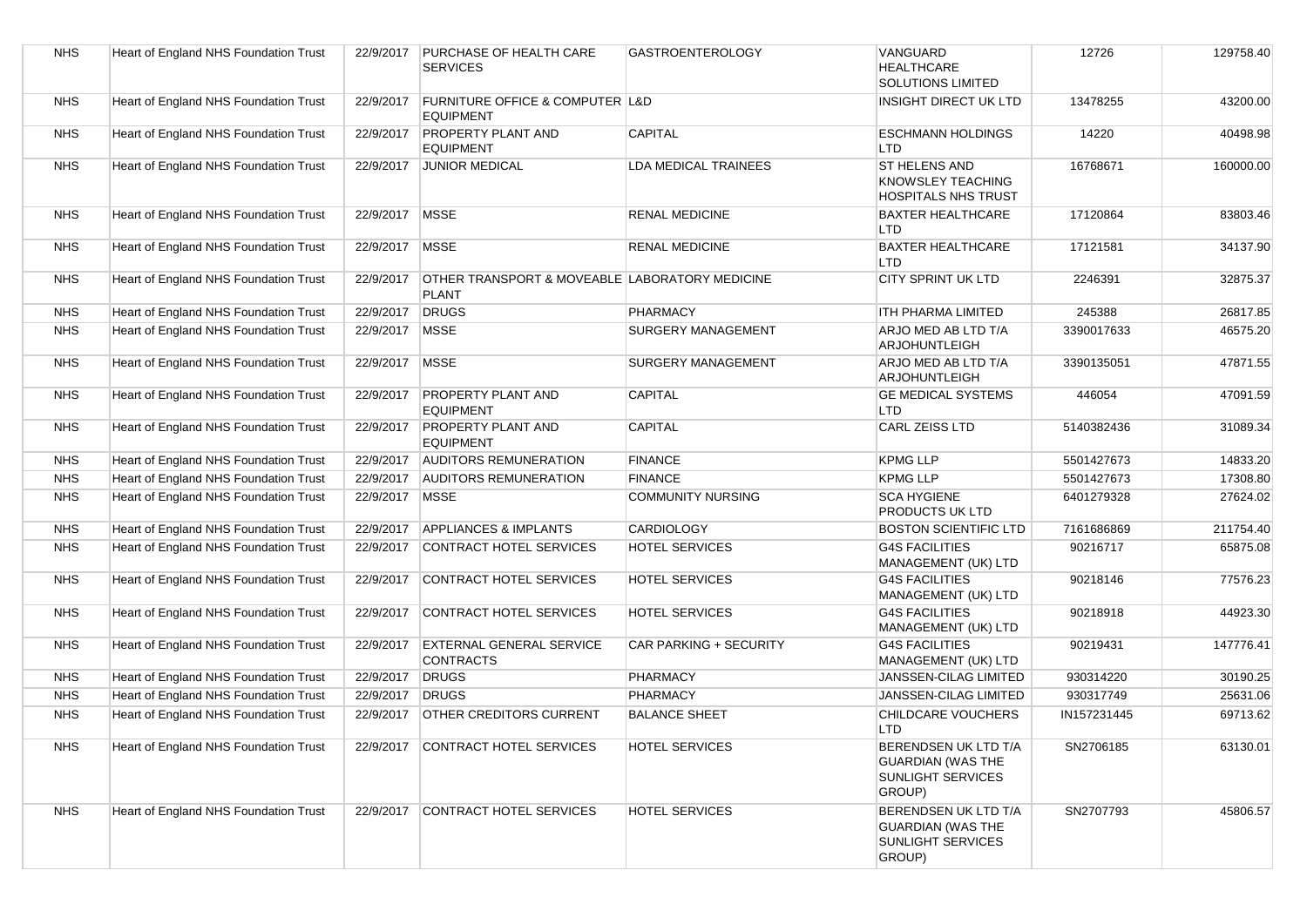| <b>NHS</b> | Heart of England NHS Foundation Trust |           | 22/9/2017 CONTRACT HOTEL SERVICES              | <b>HOTEL SERVICES</b>       | BERENDSEN UK LTD T/A<br><b>GUARDIAN (WAS THE</b><br><b>SUNLIGHT SERVICES</b><br>GROUP) | SN2708049          | 111019.63  |
|------------|---------------------------------------|-----------|------------------------------------------------|-----------------------------|----------------------------------------------------------------------------------------|--------------------|------------|
| <b>NHS</b> | Heart of England NHS Foundation Trust | 15/9/2017 | <b>PROPERTY PLANT AND</b><br><b>EQUIPMENT</b>  | CAPITAL                     | PLUS 15 LIMITED                                                                        | 03/02/4244         | 28800.00   |
| <b>NHS</b> | Heart of England NHS Foundation Trust | 15/9/2017 | <b>OTHER CREDITORS CURRENT</b>                 | <b>BALANCE SHEET</b>        | HM REVENUE AND<br><b>CUSTOMS -</b><br><b>CUMBERNAULD</b>                               | 068PD000020231705. | 9679186.66 |
| <b>NHS</b> | Heart of England NHS Foundation Trust | 15/9/2017 | TRAINING                                       | L&D                         | HM REVENUE AND<br><b>CUSTOMS -</b><br><b>CUMBERNAULD</b>                               | 068PD000020231705. | 147263.99  |
| <b>NHS</b> | Heart of England NHS Foundation Trust | 15/9/2017 | <b>RAW MATERIALS AND</b><br><b>CONSUMABLES</b> | ALL WARDS AND DEPTS         | NHS SUPPLY CHAIN.                                                                      | 1018086809         | 248830.38  |
| <b>NHS</b> | Heart of England NHS Foundation Trust | 15/9/2017 | <b>PROPERTY PLANT AND</b><br><b>EQUIPMENT</b>  | CAPITAL                     | <b>E MANTON LIMITED</b>                                                                | 10674              | 116928.66  |
| <b>NHS</b> | Heart of England NHS Foundation Trust | 15/9/2017 | UTILITIES                                      | TRUST ENERGY & UTILITIES    | <b>CORONA ENERGY</b><br><b>RETAIL 4 LIMITED</b>                                        | 12278343           | 29275.62   |
| <b>NHS</b> | Heart of England NHS Foundation Trust | 15/9/2017 | UTILITIES                                      | TRUST ENERGY & UTILITIES    | <b>CORONA ENERGY</b><br><b>RETAIL 4 LIMITED</b>                                        | 12278528           | 49962.07   |
| <b>NHS</b> | Heart of England NHS Foundation Trust | 15/9/2017 | <b>JUNIOR MEDICAL</b>                          | <b>LDA MEDICAL TRAINEES</b> | ST HELENS AND<br>KNOWSLEY TEACHING<br>HOSPITALS NHS TRUST                              | 16768052           | 160000.00  |
| <b>NHS</b> | Heart of England NHS Foundation Trust | 15/9/2017 | <b>APPLIANCES &amp; IMPLANTS</b>               | <b>VASCULAR SURGERY</b>     | COOK (UK) LIMITED                                                                      | 17065475           | 32760.00   |
| <b>NHS</b> | Heart of England NHS Foundation Trust | 15/9/2017 | <b>MSSE</b>                                    | <b>RENAL MEDICINE</b>       | <b>BAXTER HEALTHCARE</b><br><b>LTD</b>                                                 | 17101268           | 36979.00   |
| <b>NHS</b> | Heart of England NHS Foundation Trust | 15/9/2017 | DRUGS                                          | <b>PHARMACY</b>             | <b>BAYER PLC</b>                                                                       | 187474451          | 44574.00   |
| <b>NHS</b> | Heart of England NHS Foundation Trust | 15/9/2017 | <b>DRUGS</b>                                   | <b>PHARMACY</b>             | <b>BAYER PLC</b>                                                                       | 187475491          | 31464.00   |
| <b>NHS</b> | Heart of England NHS Foundation Trust | 15/9/2017 | <b>DRUGS</b>                                   | <b>PHARMACY</b>             | <b>BAYER PLC</b>                                                                       | 187475495          | 31464.00   |
| <b>NHS</b> | Heart of England NHS Foundation Trust | 15/9/2017 | DRUGS                                          | PHARMACY                    | <b>BAYER PLC</b>                                                                       | 187477327          | 26220.00   |
| <b>NHS</b> | Heart of England NHS Foundation Trust | 15/9/2017 | DRUGS                                          | <b>PHARMACY</b>             | <b>BAYER PLC</b>                                                                       | 187478387          | 26220.00   |
| <b>NHS</b> | Heart of England NHS Foundation Trust | 15/9/2017 | <b>SENIOR MEDICAL</b>                          | <b>DIABETES</b>             | UNIVERSITY OF<br>BIRMINGHAM.                                                           | 200SLA/0000570     | 114522.17  |
| <b>NHS</b> | Heart of England NHS Foundation Trust | 15/9/2017 | <b>MSSE</b>                                    | <b>RADIOLOGY</b>            | <b>ASHBY GORMAN BAKER</b><br><b>LTD</b>                                                | 21866              | 31804.80   |
| <b>NHS</b> | Heart of England NHS Foundation Trust | 15/9/2017 | <b>MSSE</b>                                    | <b>SURGERY MANAGEMENT</b>   | ARJO MED AB LTD T/A<br><b>ARJOHUNTLEIGH</b>                                            | 3390052794         | 46575.20   |
| <b>NHS</b> | Heart of England NHS Foundation Trust | 15/9/2017 | <b>MSSE</b>                                    | <b>SURGERY MANAGEMENT</b>   | ARJO MED AB LTD T/A<br><b>ARJOHUNTLEIGH</b>                                            | 3390249465         | 47871.55   |
| <b>NHS</b> | Heart of England NHS Foundation Trust | 15/9/2017 | <b>OTHER CREDITORS CURRENT</b>                 | <b>BALANCE SHEET</b>        | HM REVENUE AND<br><b>CUSTOMS -</b><br><b>CUMBERNAULD</b>                               | 475PY01100621      | 31309.53   |
| <b>NHS</b> | Heart of England NHS Foundation Trust | 15/9/2017 | LABORATORY EQUIPMENT                           | <b>LABORATORY MEDICINE</b>  | <b>AB SCIEX UK LIMITED</b>                                                             | 570006163          | 77733.04   |
| <b>NHS</b> | Heart of England NHS Foundation Trust | 15/9/2017 | <b>LABORATORY EQUIPMENT</b>                    | <b>LABORATORY MEDICINE</b>  | <b>ABBOTT LABORATORIES</b><br><b>LTD</b>                                               | 751210579          | 4318.82    |
| <b>NHS</b> | Heart of England NHS Foundation Trust | 15/9/2017 | <b>LABORATORY EQUIPMENT</b>                    | <b>LABORATORY MEDICINE</b>  | <b>ABBOTT LABORATORIES</b><br><b>LTD</b>                                               | 751210579          | 32977.95   |
| <b>NHS</b> | Heart of England NHS Foundation Trust | 15/9/2017 | LABORATORY EQUIPMENT                           | <b>LABORATORY MEDICINE</b>  | <b>ABBOTT LABORATORIES</b><br><b>LTD</b>                                               | 751210579          | 44532.98   |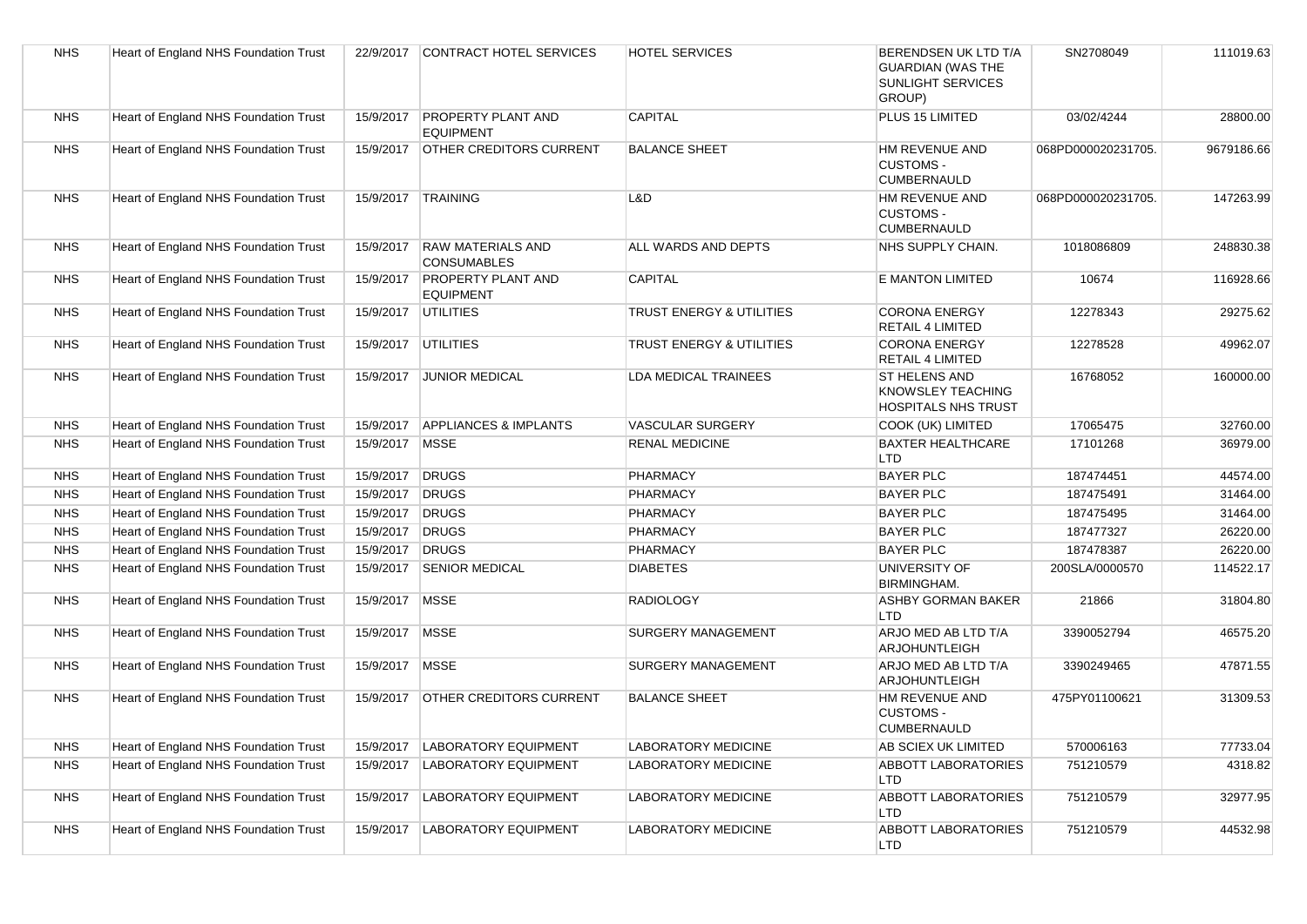| <b>NHS</b> | Heart of England NHS Foundation Trust        | 15/9/2017 | <b>LABORATORY EQUIPMENT</b>                                        | <b>LABORATORY MEDICINE</b>       | <b>ABBOTT LABORATORIES</b><br><b>LTD</b>     | 751210579    | 137466.17 |
|------------|----------------------------------------------|-----------|--------------------------------------------------------------------|----------------------------------|----------------------------------------------|--------------|-----------|
| <b>NHS</b> | Heart of England NHS Foundation Trust        | 15/9/2017 | <b>LABORATORY EQUIPMENT</b>                                        | <b>LABORATORY MEDICINE</b>       | <b>ABBOTT LABORATORIES</b><br><b>LTD</b>     | 751210579    | 10712.51  |
| <b>NHS</b> | Heart of England NHS Foundation Trust        | 15/9/2017 | CONTRACT HOTEL SERVICES                                            | <b>HOTEL SERVICES</b>            | <b>G4S FACILITIES</b><br>MANAGEMENT (UK) LTD | 90219430     | 877528.52 |
| <b>NHS</b> | Heart of England NHS Foundation Trust        | 15/9/2017 | <b>FURNITURE OFFICE &amp; COMPUTER FINANCE</b><br><b>EQUIPMENT</b> |                                  | <b>3M UNITED KINGDOM</b><br><b>PLC</b>       | 9580046363   | 25174.27  |
| <b>NHS</b> | Heart of England NHS Foundation Trust        | 15/9/2017 | <b>PROPERTY PLANT AND</b><br><b>EQUIPMENT</b>                      | CAPITAL                          | <b>GRESWOLDE</b><br><b>CONSTRUCTION</b>      | G568/5130    | 38716.80  |
| <b>NHS</b> | <b>Heart of England NHS Foundation Trust</b> | 15/9/2017 | <b>QUALIFIED AGENCY NURSES</b>                                     | A & E                            | YOUR NURSE LTD                               | HEFT2-170867 | 31455.85  |
| <b>NHS</b> | Heart of England NHS Foundation Trust        | 15/9/2017 | <b>QUALIFIED AGENCY NURSES</b>                                     | A & E                            | YOUR NURSE LTD                               | HEFT2-172959 | 40922.66  |
| <b>NHS</b> | Heart of England NHS Foundation Trust        | 15/9/2017 | <b>QUALIFIED AGENCY NURSES</b>                                     | <b>DIABETES</b>                  | <b>ID MEDICAL</b>                            | HEFT2-173623 | 384.21    |
| <b>NHS</b> | <b>Heart of England NHS Foundation Trust</b> | 15/9/2017 | <b>QUALIFIED AGENCY NURSES</b>                                     | <b>GENERAL MEDICINE</b>          | <b>ID MEDICAL</b>                            | HEFT2-173623 | 2038.81   |
| <b>NHS</b> | Heart of England NHS Foundation Trust        | 15/9/2017 | <b>QUALIFIED AGENCY NURSES</b>                                     | <b>RESPIRATORY MEDICINE</b>      | <b>ID MEDICAL</b>                            | HEFT2-173623 | 357.15    |
| <b>NHS</b> | Heart of England NHS Foundation Trust        | 15/9/2017 | <b>QUALIFIED AGENCY NURSES</b>                                     | <b>RESPIRATORY MEDICINE</b>      | <b>ID MEDICAL</b>                            | HEFT2-173623 | 622.38    |
| <b>NHS</b> | Heart of England NHS Foundation Trust        | 15/9/2017 | <b>QUALIFIED AGENCY NURSES</b>                                     | <b>GASTROENTEROLOGY</b>          | <b>ID MEDICAL</b>                            | HEFT2-173623 | 24992.55  |
| <b>NHS</b> | Heart of England NHS Foundation Trust        | 15/9/2017 | QUALIFIED AGENCY NURSES                                            | <b>ACUTE MEDICINE</b>            | <b>ID MEDICAL</b>                            | HEFT2-173623 | 956.05    |
| <b>NHS</b> | Heart of England NHS Foundation Trust        | 15/9/2017 | <b>QUALIFIED AGENCY NURSES</b>                                     | <b>STROKE</b>                    | <b>ID MEDICAL</b>                            | HEFT2-173623 | 8640.32   |
| <b>NHS</b> | <b>Heart of England NHS Foundation Trust</b> | 15/9/2017 | QUALIFIED AGENCY NURSES                                            | <b>CARDIOLOGY</b>                | <b>ACTON BANKS</b><br><b>HEALTHCARE</b>      | HEFT2-173628 | 180.35    |
| <b>NHS</b> | Heart of England NHS Foundation Trust        | 15/9/2017 | <b>QUALIFIED AGENCY NURSES</b>                                     | <b>RESPIRATORY MEDICINE</b>      | <b>ACTON BANKS</b><br><b>HEALTHCARE</b>      | HEFT2-173628 | 320.17    |
| <b>NHS</b> | Heart of England NHS Foundation Trust        | 15/9/2017 | QUALIFIED AGENCY NURSES                                            | <b>GENERAL SURGERY</b>           | <b>ACTON BANKS</b><br><b>HEALTHCARE</b>      | HEFT2-173628 | 320.17    |
| <b>NHS</b> | Heart of England NHS Foundation Trust        | 15/9/2017 | <b>QUALIFIED AGENCY NURSES</b>                                     | <b>GENERAL MEDICINE</b>          | <b>ACTON BANKS</b><br><b>HEALTHCARE</b>      | HEFT2-173628 | 510.66    |
| <b>NHS</b> | Heart of England NHS Foundation Trust        | 15/9/2017 | <b>QUALIFIED AGENCY NURSES</b>                                     | <b>RESPIRATORY MEDICINE</b>      | <b>ACTON BANKS</b><br><b>HEALTHCARE</b>      | HEFT2-173628 | 870.25    |
| <b>NHS</b> | Heart of England NHS Foundation Trust        | 15/9/2017 | <b>QUALIFIED AGENCY NURSES</b>                                     | <b>ACUTE MEDICINE</b>            | <b>ACTON BANKS</b><br><b>HEALTHCARE</b>      | HEFT2-173628 | 1061.91   |
| <b>NHS</b> | Heart of England NHS Foundation Trust        | 15/9/2017 | <b>QUALIFIED AGENCY NURSES</b>                                     | <b>GASTROENTEROLOGY</b>          | <b>ACTON BANKS</b><br><b>HEALTHCARE</b>      | HEFT2-173628 | 1280.67   |
| <b>NHS</b> | Heart of England NHS Foundation Trust        | 15/9/2017 | <b>QUALIFIED AGENCY NURSES</b>                                     | <b>GYNAECOLOGY</b>               | <b>ACTON BANKS</b><br><b>HEALTHCARE</b>      | HEFT2-173628 | 1341.51   |
| <b>NHS</b> | Heart of England NHS Foundation Trust        | 15/9/2017 | <b>QUALIFIED AGENCY NURSES</b>                                     | <b>RESPIRATORY MEDICINE</b>      | <b>ACTON BANKS</b><br><b>HEALTHCARE</b>      | HEFT2-173628 | 180.35    |
| <b>NHS</b> | Heart of England NHS Foundation Trust        | 15/9/2017 | <b>QUALIFIED AGENCY NURSES</b>                                     | <b>GENERAL SURGERY</b>           | <b>ACTON BANKS</b><br><b>HEALTHCARE</b>      | HEFT2-173628 | 320.17    |
| <b>NHS</b> | Heart of England NHS Foundation Trust        | 15/9/2017 | QUALIFIED AGENCY NURSES                                            | <b>ENT</b>                       | <b>ACTON BANKS</b><br><b>HEALTHCARE</b>      | HEFT2-173628 | 489.30    |
| <b>NHS</b> | Heart of England NHS Foundation Trust        |           | 15/9/2017 QUALIFIED AGENCY NURSES                                  | <b>ELDERLY MEDICINE</b>          | <b>ACTON BANKS</b><br><b>HEALTHCARE</b>      | HEFT2-173628 | 650.48    |
| <b>NHS</b> | Heart of England NHS Foundation Trust        | 15/9/2017 | QUALIFIED AGENCY NURSES                                            | CARDIOLOGY                       | <b>ACTON BANKS</b><br><b>HEALTHCARE</b>      | HEFT2-173628 | 2182.52   |
| <b>NHS</b> | Heart of England NHS Foundation Trust        | 15/9/2017 | QUALIFIED AGENCY NURSES                                            | <b>TRAUMA &amp; ORTHOPAEDICS</b> | <b>ACTON BANKS</b><br><b>HEALTHCARE</b>      | HEFT2-173628 | 2349.38   |
| <b>NHS</b> | Heart of England NHS Foundation Trust        | 15/9/2017 | QUALIFIED AGENCY NURSES                                            | ELDERLY MEDICINE                 | <b>ACTON BANKS</b><br>HEALTHCARE             | HEFT2-173628 | 320.17    |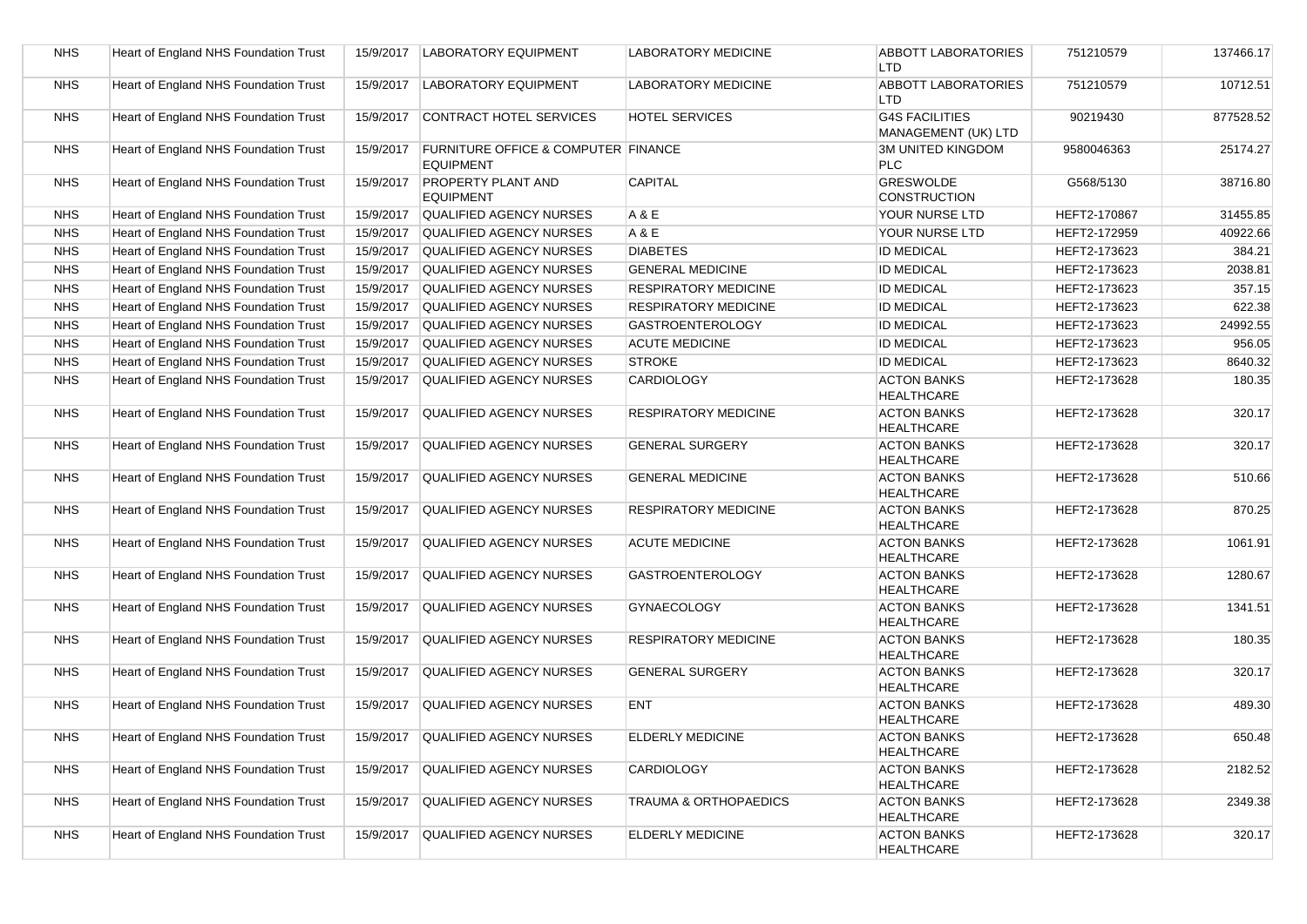| <b>NHS</b> | Heart of England NHS Foundation Trust        | 15/9/2017 | QUALIFIED AGENCY NURSES           | <b>ELDERLY MEDICINE</b>          | <b>ACTON BANKS</b><br><b>HEALTHCARE</b>                                   | HEFT2-173628   | 381.01     |
|------------|----------------------------------------------|-----------|-----------------------------------|----------------------------------|---------------------------------------------------------------------------|----------------|------------|
| <b>NHS</b> | Heart of England NHS Foundation Trust        | 15/9/2017 | QUALIFIED AGENCY NURSES           | <b>TRAUMA &amp; ORTHOPAEDICS</b> | <b>ACTON BANKS</b><br><b>HEALTHCARE</b>                                   | HEFT2-173628   | 1652.71    |
| <b>NHS</b> | Heart of England NHS Foundation Trust        | 15/9/2017 | QUALIFIED AGENCY NURSES           | <b>ACUTE MEDICINE</b>            | <b>ACTON BANKS</b><br><b>HEALTHCARE</b>                                   | HEFT2-173628   | 310.03     |
| <b>NHS</b> | Heart of England NHS Foundation Trust        | 15/9/2017 | QUALIFIED AGENCY NURSES           | <b>ELDERLY MEDICINE</b>          | <b>ACTON BANKS</b><br><b>HEALTHCARE</b>                                   | HEFT2-173628   | 320.17     |
| <b>NHS</b> | Heart of England NHS Foundation Trust        | 15/9/2017 | QUALIFIED AGENCY NURSES           | <b>STROKE</b>                    | <b>ACTON BANKS</b><br><b>HEALTHCARE</b>                                   | HEFT2-173628   | 727.08     |
| <b>NHS</b> | Heart of England NHS Foundation Trust        | 15/9/2017 | <b>QUALIFIED AGENCY NURSES</b>    | <b>OBSTETRICS</b>                | <b>ACTON BANKS</b><br><b>HEALTHCARE</b>                                   | HEFT2-173628   | 1060.77    |
| <b>NHS</b> | <b>Heart of England NHS Foundation Trust</b> | 15/9/2017 | <b>QUALIFIED AGENCY NURSES</b>    | <b>THORACIC SURGERY</b>          | <b>ACTON BANKS</b><br><b>HEALTHCARE</b>                                   | HEFT2-173628   | 1201.72    |
| <b>NHS</b> | Heart of England NHS Foundation Trust        | 15/9/2017 | QUALIFIED AGENCY NURSES           | <b>GENERAL MEDICINE</b>          | <b>ACTON BANKS</b><br><b>HEALTHCARE</b>                                   | HEFT2-173628   | 7386.27    |
| <b>NHS</b> | Heart of England NHS Foundation Trust        | 15/9/2017 | QUALIFIED AGENCY NURSES           | <b>TRAUMA &amp; ORTHOPAEDICS</b> | <b>ACTON BANKS</b><br><b>HEALTHCARE</b>                                   | HEFT2-173628   | 500.52     |
| <b>NHS</b> | Heart of England NHS Foundation Trust        | 15/9/2017 | <b>QUALIFIED AGENCY NURSES</b>    | <b>DIABETES</b>                  | <b>ACTON BANKS</b><br><b>HEALTHCARE</b>                                   | HEFT2-173628   | 500.55     |
| <b>NHS</b> | <b>Heart of England NHS Foundation Trust</b> | 15/9/2017 | <b>QUALIFIED AGENCY NURSES</b>    | <b>ELDERLY MEDICINE</b>          | <b>ACTON BANKS</b><br><b>HEALTHCARE</b>                                   | HEFT2-173628   | 640.34     |
| <b>NHS</b> | Heart of England NHS Foundation Trust        | 15/9/2017 | <b>QUALIFIED AGENCY NURSES</b>    | <b>THEATRES</b>                  | <b>MANORBASE LTD</b><br><b>TRADING AS FIRSTPOINT</b><br><b>HEALTHCARE</b> | HEFT2-173635   | 1507.50    |
| <b>NHS</b> | Heart of England NHS Foundation Trust        | 15/9/2017 | QUALIFIED AGENCY NURSES           | <b>THEATRES</b>                  | <b>MANORBASE LTD</b><br><b>TRADING AS FIRSTPOINT</b><br><b>HEALTHCARE</b> | HEFT2-173635   | 1541.88    |
| <b>NHS</b> | Heart of England NHS Foundation Trust        |           | 15/9/2017 QUALIFIED AGENCY NURSES | <b>THEATRES</b>                  | <b>MANORBASE LTD</b><br><b>TRADING AS FIRSTPOINT</b><br><b>HEALTHCARE</b> | HEFT2-173635   | 27479.59   |
| <b>NHS</b> | Heart of England NHS Foundation Trust        |           | 15/9/2017 QUALIFIED AGENCY NURSES | <b>GASTROENTEROLOGY</b>          | <b>MANORBASE LTD</b><br><b>TRADING AS FIRSTPOINT</b><br><b>HEALTHCARE</b> | HEFT2-173635   | 170.86     |
| <b>NHS</b> | Heart of England NHS Foundation Trust        | 15/9/2017 | QUALIFIED AGENCY NURSES           | TRAUMA & ORTHOPAEDICS            | <b>MANORBASE LTD</b><br><b>TRADING AS FIRSTPOINT</b><br><b>HEALTHCARE</b> | HEFT2-173635   | 311.20     |
| <b>NHS</b> | Heart of England NHS Foundation Trust        | 15/9/2017 | QUALIFIED AGENCY NURSES           | <b>THERAPIES</b>                 | <b>MANORBASE LTD</b><br><b>TRADING AS FIRSTPOINT</b><br><b>HEALTHCARE</b> | HEFT2-173635   | 542.70     |
| <b>NHS</b> | Heart of England NHS Foundation Trust        | 15/9/2017 | QUALIFIED AGENCY NURSES           | <b>THEATRES</b>                  | <b>MANORBASE LTD</b><br><b>TRADING AS FIRSTPOINT</b><br><b>HEALTHCARE</b> | HEFT2-173635   | 1477.36    |
| <b>NHS</b> | Heart of England NHS Foundation Trust        |           | 15/9/2017 QUALIFIED AGENCY NURSES | <b>THEATRES</b>                  | <b>MANORBASE LTD</b><br><b>TRADING AS FIRSTPOINT</b><br><b>HEALTHCARE</b> | HEFT2-173635   | 783.90     |
| <b>NHS</b> | Heart of England NHS Foundation Trust        | 15/9/2017 | <b>OTHER ESTABLISHMENT COSTS</b>  | <b>GOVERNANCE</b>                | MANUAL<br>CHEQUES/SUNDRY BACS                                             | MA/K01107/0002 | 50000.00   |
| <b>NHS</b> | Heart of England NHS Foundation Trust        | 13/9/2017 | <b>OTHER ESTABLISHMENT COSTS</b>  | <b>GOVERNANCE</b>                | <b>NHS LITIGATION</b><br><b>AUTHORITY</b>                                 | SICX/00124552  | 2364426.30 |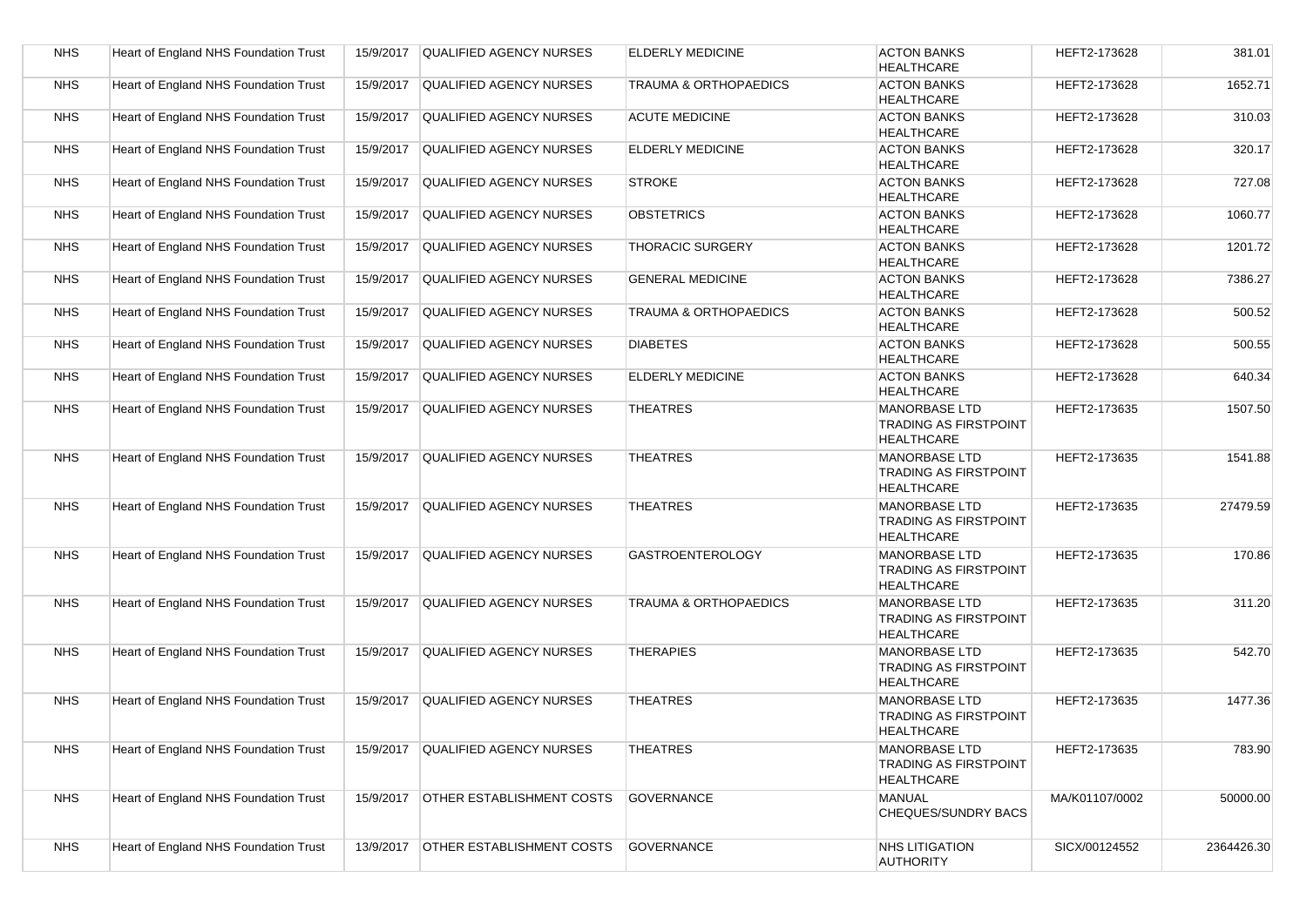| <b>NHS</b> | Heart of England NHS Foundation Trust | 13/9/2017 | <b>OTHER ESTABLISHMENT COSTS</b>               | <b>GOVERNANCE</b>                | <b>NHS LITIGATION</b><br><b>AUTHORITY</b>   | SICX/00124553  | 39392.80  |
|------------|---------------------------------------|-----------|------------------------------------------------|----------------------------------|---------------------------------------------|----------------|-----------|
| <b>NHS</b> | Heart of England NHS Foundation Trust | 8/9/2017  | <b>OTHER MISCELLANEOUS</b>                     | <b>DIABETES</b>                  | <b>MEDICAL IMAGING UK</b><br><b>LTD</b>     | 0000001263     | 49693.99  |
| <b>NHS</b> | Heart of England NHS Foundation Trust | 8/9/2017  | <b>RAW MATERIALS AND</b><br><b>CONSUMABLES</b> | ALL WARDS AND DEPTS              | NHS SUPPLY CHAIN.                           | 1018076057     | 273056.44 |
| <b>NHS</b> | Heart of England NHS Foundation Trust | 8/9/2017  | <b>RAW MATERIALS AND</b><br><b>CONSUMABLES</b> | ALL WARDS AND DEPTS              | NHS SUPPLY CHAIN.                           | 1018081673     | 274520.93 |
| <b>NHS</b> | Heart of England NHS Foundation Trust | 8/9/2017  | <b>OTHER MISCELLANEOUS</b>                     | <b>RADIOLOGY</b>                 | <b>MEDICA REPORTING</b><br><b>LIMITED</b>   | 10354          | 57400.67  |
| <b>NHS</b> | Heart of England NHS Foundation Trust | 8/9/2017  | <b>APPLIANCES &amp; IMPLANTS</b>               | <b>CARDIOLOGY</b>                | <b>MEDTRONIC LTD</b>                        | 1051655879     | 37800.00  |
| <b>NHS</b> | Heart of England NHS Foundation Trust | 8/9/2017  | <b>MSSE</b>                                    | <b>EMERGENCY CARE MANAGEMENT</b> | <b>GE MEDICAL SYSTEMS</b><br>LTD.           | 131/0891PB     | 218942.20 |
| <b>NHS</b> | Heart of England NHS Foundation Trust | 8/9/2017  | <b>APPLIANCES &amp; IMPLANTS</b>               | <b>VASCULAR SURGERY</b>          | COOK (UK) LIMITED                           | 17056565       | 54000.00  |
| <b>NHS</b> | Heart of England NHS Foundation Trust | 8/9/2017  | <b>APPLIANCES &amp; IMPLANTS</b>               | VASCULAR SURGERY                 | COOK (UK) LIMITED                           | 17063480       | 40080.00  |
| <b>NHS</b> | Heart of England NHS Foundation Trust | 8/9/2017  | <b>SENIOR MEDICAL</b>                          | <b>DIABETES</b>                  | UNIVERSITY OF<br>BIRMINGHAM.                | 200SLA/0000550 | 114522.17 |
| <b>NHS</b> | Heart of England NHS Foundation Trust | 8/9/2017  | <b>MSSE</b>                                    | SURGERY MANAGEMENT               | ARJO MED AB LTD T/A<br><b>ARJOHUNTLEIGH</b> | 3390191578     | 47871.55  |
| <b>NHS</b> | Heart of England NHS Foundation Trust | 8/9/2017  | <b>MSSE</b>                                    | <b>SURGERY MANAGEMENT</b>        | ARJO MED AB LTD T/A<br><b>ARJOHUNTLEIGH</b> | 3390301440     | 47871.55  |
| <b>NHS</b> | Heart of England NHS Foundation Trust | 8/9/2017  | PURCHASE OF HEALTHCARE<br><b>SERVICES NHS</b>  | A & E                            | <b>XAVIER HEALTHCARE</b><br><b>LTD</b>      | 341            | 50437.83  |
| <b>NHS</b> | Heart of England NHS Foundation Trust | 8/9/2017  | PURCHASE OF HEALTHCARE<br><b>SERVICES NHS</b>  | A & E                            | <b>XAVIER HEALTHCARE</b><br><b>LTD</b>      | 342            | 60641.00  |
| <b>NHS</b> | Heart of England NHS Foundation Trust | 8/9/2017  | <b>PROPERTY PLANT AND</b><br><b>EQUIPMENT</b>  | <b>CAPITAL</b>                   | <b>IMAGEX MEDICAL LTD</b>                   | 4133           | 32400.00  |
| <b>NHS</b> | Heart of England NHS Foundation Trust | 8/9/2017  | <b>MSSE</b>                                    | <b>OBSTETRICS</b>                | <b>CLEVERMED LIMITED</b>                    | 5519           | 94525.20  |
| <b>NHS</b> | Heart of England NHS Foundation Trust | 8/9/2017  | <b>LABORATORY EQUIPMENT</b>                    | <b>LABORATORY MEDICINE</b>       | <b>ABBOTT LABORATORIES</b><br><b>LTD</b>    | 751202859      | 10876.84  |
| <b>NHS</b> | Heart of England NHS Foundation Trust | 8/9/2017  | <b>LABORATORY EQUIPMENT</b>                    | <b>LABORATORY MEDICINE</b>       | <b>ABBOTT LABORATORIES</b><br><b>LTD</b>    | 751202859      | 1828.47   |
| <b>NHS</b> | Heart of England NHS Foundation Trust | 8/9/2017  | <b>LABORATORY EQUIPMENT</b>                    | <b>LABORATORY MEDICINE</b>       | <b>ABBOTT LABORATORIES</b><br><b>LTD</b>    | 751202859      | 877.09    |
| <b>NHS</b> | Heart of England NHS Foundation Trust | 8/9/2017  | <b>LABORATORY EQUIPMENT</b>                    | <b>LABORATORY MEDICINE</b>       | <b>ABBOTT LABORATORIES</b><br>LTD           | 751202859      | 9528.90   |
| <b>NHS</b> | Heart of England NHS Foundation Trust | 8/9/2017  | <b>LABORATORY EQUIPMENT</b>                    | <b>LABORATORY MEDICINE</b>       | <b>ABBOTT LABORATORIES</b><br><b>LTD</b>    | 751202859      | 6400.95   |
| <b>NHS</b> | Heart of England NHS Foundation Trust | 8/9/2017  | <b>LABORATORY EQUIPMENT</b>                    | <b>LABORATORY MEDICINE</b>       | <b>ABBOTT LABORATORIES</b><br><b>LTD</b>    | 751202859      | 479.93    |
| <b>NHS</b> | Heart of England NHS Foundation Trust | 8/9/2017  | <b>LABORATORY EQUIPMENT</b>                    | <b>LABORATORY MEDICINE</b>       | <b>ABBOTT LABORATORIES</b><br>LTD           | 751202859      | 15181.81  |
| <b>NHS</b> | Heart of England NHS Foundation Trust |           | 8/9/2017   LABORATORY EQUIPMENT                | <b>LABORATORY MEDICINE</b>       | ABBOTT LABORATORIES<br><b>LTD</b>           | 751202859      | 3604.88   |
| <b>NHS</b> | Heart of England NHS Foundation Trust | 8/9/2017  | <b>LABORATORY EQUIPMENT</b>                    | LABORATORY MEDICINE              | <b>ABBOTT LABORATORIES</b><br><b>LTD</b>    | 751202859      | 25330.38  |
| <b>NHS</b> | Heart of England NHS Foundation Trust | 8/9/2017  | <b>LABORATORY EQUIPMENT</b>                    | LABORATORY MEDICINE              | <b>ABBOTT LABORATORIES</b><br><b>LTD</b>    | 751202859      | 76183.33  |
| <b>NHS</b> | Heart of England NHS Foundation Trust | 8/9/2017  | <b>LABORATORY EQUIPMENT</b>                    | <b>LABORATORY MEDICINE</b>       | <b>ABBOTT LABORATORIES</b><br><b>LTD</b>    | 751202859      | 3854.01   |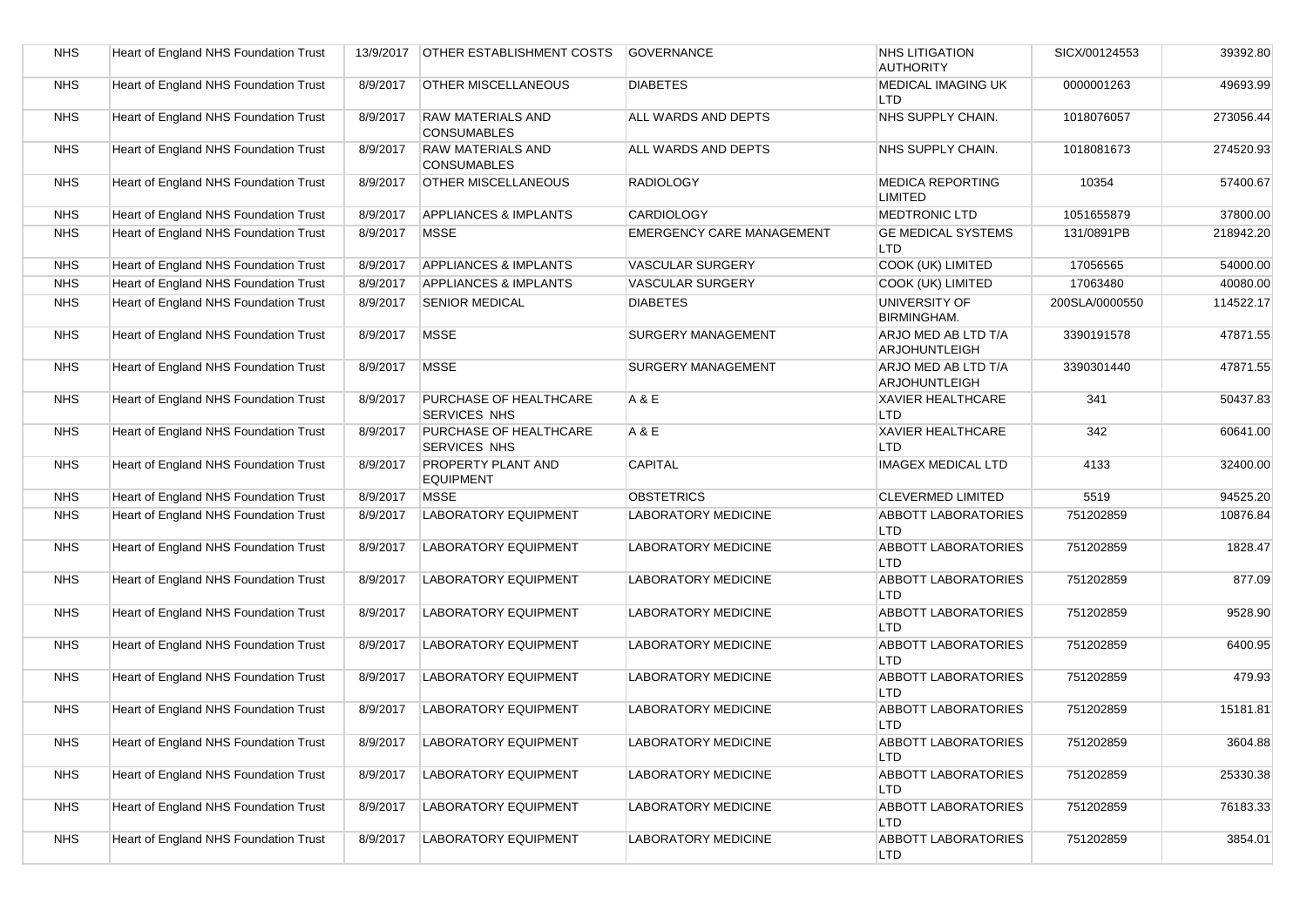| <b>NHS</b> | Heart of England NHS Foundation Trust | 8/9/2017 | <b>LABORATORY EQUIPMENT</b>    | <b>LABORATORY MEDICINE</b>       | <b>ABBOTT LABORATORIES</b><br><b>LTD</b>            | 751202859       | 21877.39   |
|------------|---------------------------------------|----------|--------------------------------|----------------------------------|-----------------------------------------------------|-----------------|------------|
| <b>NHS</b> | Heart of England NHS Foundation Trust | 8/9/2017 | <b>LABORATORY EQUIPMENT</b>    | <b>LABORATORY MEDICINE</b>       | <b>ABBOTT LABORATORIES</b><br><b>LTD</b>            | 751202859       | 61179.41   |
| <b>NHS</b> | Heart of England NHS Foundation Trust | 8/9/2017 | <b>DRUGS</b>                   | <b>PHARMACY</b>                  | <b>CELGENE LTD</b>                                  | 8940122109      | 34668.00   |
| <b>NHS</b> | Heart of England NHS Foundation Trust | 8/9/2017 | <b>DRUGS</b>                   | PHARMACY                         | <b>CELGENE LTD</b>                                  | 8940122502      | 31230.00   |
| <b>NHS</b> | Heart of England NHS Foundation Trust | 8/9/2017 | <b>DRUGS</b>                   | <b>PHARMACY</b>                  | <b>CELGENE LTD</b>                                  | 8940124090      | 34668.00   |
| <b>NHS</b> | Heart of England NHS Foundation Trust | 8/9/2017 | <b>DRUGS</b>                   | <b>PHARMACY</b>                  | <b>CELGENE LTD</b>                                  | 8940127829      | 34668.00   |
| <b>NHS</b> | Heart of England NHS Foundation Trust | 8/9/2017 | <b>DRUGS</b>                   | <b>PHARMACY</b>                  | <b>NOVARTIS</b><br>PHARMACEUTICALS UK<br>LTD        | 91831331        | 32058.89   |
| <b>NHS</b> | Heart of England NHS Foundation Trust | 8/9/2017 | <b>DRUGS</b>                   | <b>PHARMACY</b>                  | <b>NOVARTIS</b><br>PHARMACEUTICALS UK<br><b>LTD</b> | 91838143        | 26834.76   |
| <b>NHS</b> | Heart of England NHS Foundation Trust | 8/9/2017 | <b>DRUGS</b>                   | <b>PHARMACY</b>                  | <b>NOVARTIS</b><br>PHARMACEUTICALS UK<br>LTD        | 91838239        | 32351.04   |
| <b>NHS</b> | Heart of England NHS Foundation Trust | 8/9/2017 | <b>DRUGS</b>                   | PHARMACY                         | <b>BOOTS UK LIMITED</b>                             | 9224-1800109811 | 1398786.38 |
| <b>NHS</b> | Heart of England NHS Foundation Trust | 8/9/2017 | <b>RADIOLOGY</b>               | <b>RADIOLOGY</b>                 | ALLIANCE MEDICAL LTD                                | AML-069172      | 65976.00   |
| <b>NHS</b> | Heart of England NHS Foundation Trust | 8/9/2017 | <b>QUALIFIED AGENCY NURSES</b> | <b>STROKE</b>                    | <b>MEDICSPROLTD</b>                                 | HEFT2-172949    | 384.21     |
| <b>NHS</b> | Heart of England NHS Foundation Trust | 8/9/2017 | <b>QUALIFIED AGENCY NURSES</b> | <b>ELDERLY MEDICINE</b>          | <b>MEDICSPROLTD</b>                                 | HEFT2-172949    | 432.88     |
| <b>NHS</b> | Heart of England NHS Foundation Trust | 8/9/2017 | <b>QUALIFIED AGENCY NURSES</b> | <b>ELDERLY MEDICINE</b>          | <b>MEDICSPROLTD</b>                                 | HEFT2-172949    | 600.63     |
| <b>NHS</b> | Heart of England NHS Foundation Trust | 8/9/2017 | <b>QUALIFIED AGENCY NURSES</b> | A & E                            | <b>MEDICSPROLTD</b>                                 | HEFT2-172949    | 672.39     |
| <b>NHS</b> | Heart of England NHS Foundation Trust | 8/9/2017 | <b>QUALIFIED AGENCY NURSES</b> | <b>ACUTE MEDICINE</b>            | <b>MEDICSPROLTD</b>                                 | HEFT2-172949    | 1185.07    |
| <b>NHS</b> | Heart of England NHS Foundation Trust | 8/9/2017 | <b>QUALIFIED AGENCY NURSES</b> | <b>GYNAECOLOGY</b>               | <b>MEDICSPROLTD</b>                                 | HEFT2-172949    | 1221.57    |
| <b>NHS</b> | Heart of England NHS Foundation Trust | 8/9/2017 | QUALIFIED AGENCY NURSES        | <b>GENERAL SURGERY</b>           | <b>MEDICSPROLTD</b>                                 | HEFT2-172949    | 1471.91    |
| <b>NHS</b> | Heart of England NHS Foundation Trust | 8/9/2017 | QUALIFIED AGENCY NURSES        | <b>TRAUMA &amp; ORTHOPAEDICS</b> | MEDICSPRO LTD                                       | HEFT2-172949    | 1682.81    |
| <b>NHS</b> | Heart of England NHS Foundation Trust | 8/9/2017 | QUALIFIED AGENCY NURSES        | <b>ACUTE MEDICINE</b>            | <b>MEDICSPROLTD</b>                                 | HEFT2-172949    | 457.21     |
| <b>NHS</b> | Heart of England NHS Foundation Trust | 8/9/2017 | QUALIFIED AGENCY NURSES        | <b>RESPIRATORY MEDICINE</b>      | MEDICSPRO LTD                                       | HEFT2-172949    | 768.41     |
| <b>NHS</b> | Heart of England NHS Foundation Trust | 8/9/2017 | QUALIFIED AGENCY NURSES        | <b>GYNAECOLOGY</b>               | MEDICSPRO LTD                                       | HEFT2-172949    | 1225.63    |
| <b>NHS</b> | Heart of England NHS Foundation Trust | 8/9/2017 | <b>QUALIFIED AGENCY NURSES</b> | <b>INFECTIOUS DISEASES</b>       | MEDICSPRO LTD                                       | HEFT2-172949    | 1885.64    |
| <b>NHS</b> | Heart of England NHS Foundation Trust | 8/9/2017 | QUALIFIED AGENCY NURSES        | <b>GENERAL MEDICINE</b>          | <b>MEDICSPROLTD</b>                                 | HEFT2-172949    | 2118.77    |
| <b>NHS</b> | Heart of England NHS Foundation Trust | 8/9/2017 | <b>QUALIFIED AGENCY NURSES</b> | <b>ACUTE MEDICINE</b>            | <b>MEDICSPROLTD</b>                                 | HEFT2-172949    | 1139.17    |
| <b>NHS</b> | Heart of England NHS Foundation Trust | 8/9/2017 | <b>QUALIFIED AGENCY NURSES</b> | <b>RENAL MEDICINE</b>            | <b>MEDICSPROLTD</b>                                 | HEFT2-172949    | 384.21     |
| <b>NHS</b> | Heart of England NHS Foundation Trust | 8/9/2017 | <b>QUALIFIED AGENCY NURSES</b> | <b>TRAUMA &amp; ORTHOPAEDICS</b> | MEDICSPRO LTD                                       | HEFT2-172949    | 384.21     |
| <b>NHS</b> | Heart of England NHS Foundation Trust | 8/9/2017 | <b>QUALIFIED AGENCY NURSES</b> | <b>ELDERLY MEDICINE</b>          | MEDICSPRO LTD                                       | HEFT2-172949    | 2386.31    |
| <b>NHS</b> | Heart of England NHS Foundation Trust | 8/9/2017 | <b>QUALIFIED AGENCY NURSES</b> | <b>ACUTE MEDICINE</b>            | MEDICSPRO LTD                                       | HEFT2-172949    | 5108.02    |
| <b>NHS</b> | Heart of England NHS Foundation Trust | 8/9/2017 | <b>QUALIFIED AGENCY NURSES</b> | A & E                            | MEDICSPRO LTD                                       | HEFT2-172949    | 243.48     |
| <b>NHS</b> | Heart of England NHS Foundation Trust | 8/9/2017 | <b>QUALIFIED AGENCY NURSES</b> | <b>ELDERLY MEDICINE</b>          | <b>MEDICSPRO LTD</b>                                | HEFT2-172949    | 384.21     |
| <b>NHS</b> | Heart of England NHS Foundation Trust | 8/9/2017 | QUALIFIED AGENCY NURSES        | A & E                            | MEDICSPRO LTD                                       | HEFT2-172949    | 384.21     |
| <b>NHS</b> | Heart of England NHS Foundation Trust | 8/9/2017 | <b>QUALIFIED AGENCY NURSES</b> | <b>ACUTE MEDICINE</b>            | MEDICSPRO LTD                                       | HEFT2-172949    | 396.37     |
| <b>NHS</b> | Heart of England NHS Foundation Trust | 8/9/2017 | <b>QUALIFIED AGENCY NURSES</b> | <b>DIABETES</b>                  | MEDICSPRO LTD                                       | HEFT2-172949    | 497.78     |
| <b>NHS</b> | Heart of England NHS Foundation Trust | 8/9/2017 | <b>QUALIFIED AGENCY NURSES</b> | <b>CARDIOLOGY</b>                | <b>MEDICSPRO LTD</b>                                | HEFT2-172949    | 497.78     |
| <b>NHS</b> | Heart of England NHS Foundation Trust | 8/9/2017 | <b>QUALIFIED AGENCY NURSES</b> | <b>TRAUMA &amp; ORTHOPAEDICS</b> | MEDICSPRO LTD                                       | HEFT2-172949    | 768.41     |
| <b>NHS</b> | Heart of England NHS Foundation Trust | 8/9/2017 | <b>QUALIFIED AGENCY NURSES</b> | <b>CRITICAL CARE</b>             | <b>MEDICSPROLTD</b>                                 | HEFT2-172949    | 1278.34    |
| <b>NHS</b> | Heart of England NHS Foundation Trust | 8/9/2017 | QUALIFIED AGENCY NURSES        | <b>DIABETES</b>                  | <b>MEDICSPROLTD</b>                                 | HEFT2-172949    | 1482.65    |
|            |                                       |          |                                |                                  |                                                     |                 |            |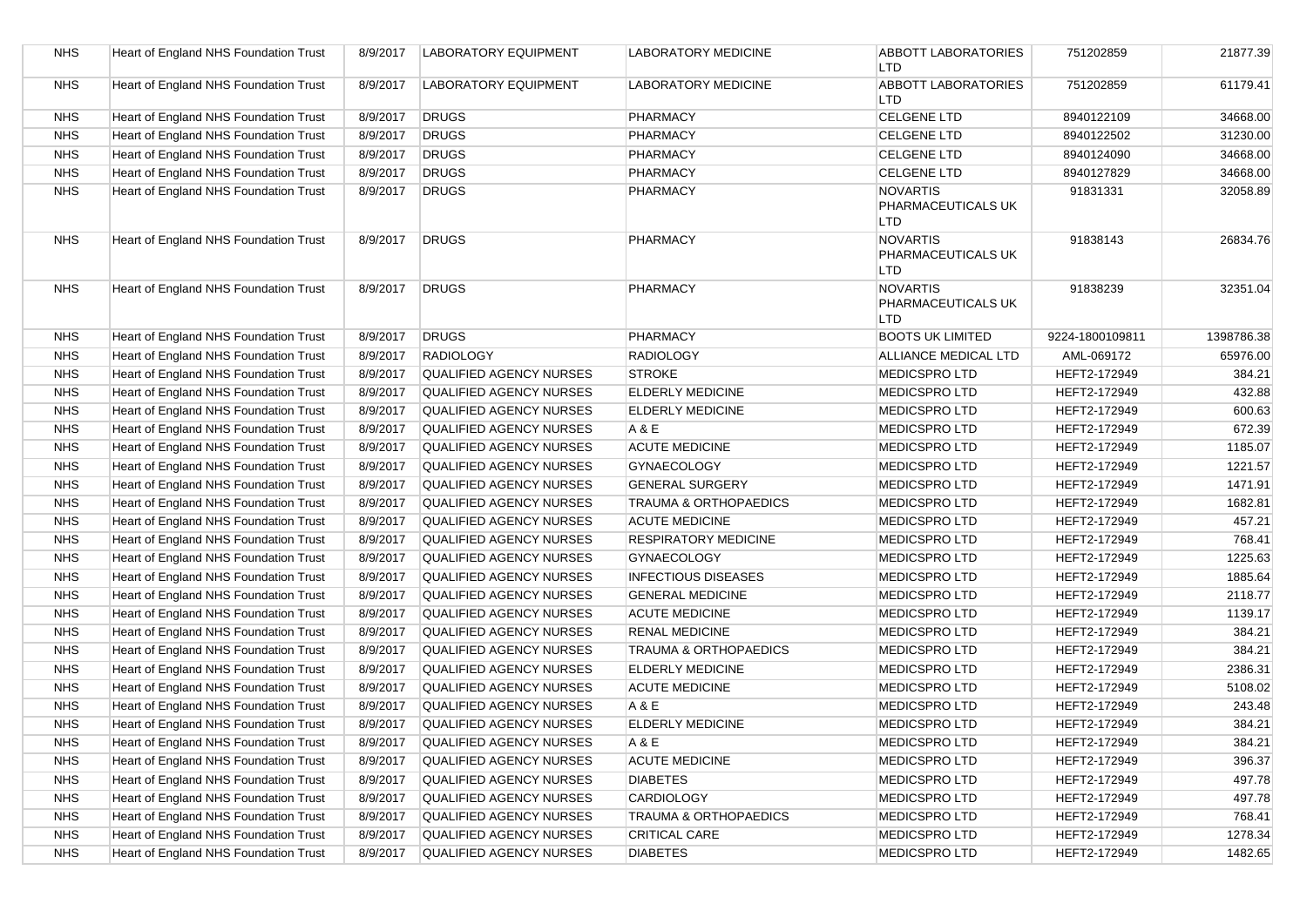| <b>NHS</b> | Heart of England NHS Foundation Trust        | 8/9/2017 | QUALIFIED AGENCY NURSES                            | <b>GENERAL SURGERY</b>           | <b>MEDICSPRO LTD</b>                               | HEFT2-172949    | 1502.93   |
|------------|----------------------------------------------|----------|----------------------------------------------------|----------------------------------|----------------------------------------------------|-----------------|-----------|
| <b>NHS</b> | Heart of England NHS Foundation Trust        | 8/9/2017 | <b>QUALIFIED AGENCY NURSES</b>                     | ELDERLY MEDICINE                 | MEDICSPRO LTD                                      | HEFT2-172949    | 1699.07   |
| <b>NHS</b> | Heart of England NHS Foundation Trust        | 8/9/2017 | QUALIFIED AGENCY NURSES                            | <b>TRAUMA &amp; ORTHOPAEDICS</b> | MEDICSPRO LTD                                      | HEFT2-172949    | 1814.11   |
| <b>NHS</b> | Heart of England NHS Foundation Trust        | 8/9/2017 | <b>QUALIFIED AGENCY NURSES</b>                     | <b>STROKE</b>                    | MEDICSPRO LTD                                      | HEFT2-172949    | 432.88    |
| <b>NHS</b> | Heart of England NHS Foundation Trust        | 8/9/2017 | <b>QUALIFIED AGENCY NURSES</b>                     | CLIN HAEM / ONCOLOGY             | <b>MEDICSPRO LTD</b>                               | HEFT2-172949    | 853.59    |
| <b>NHS</b> | Heart of England NHS Foundation Trust        | 8/9/2017 | <b>QUALIFIED AGENCY NURSES</b>                     | <b>STROKE</b>                    | <b>MEDICSPRO LTD</b>                               | HEFT2-172949    | 2392.54   |
| <b>NHS</b> | Heart of England NHS Foundation Trust        | 8/9/2017 | <b>QUALIFIED AGENCY NURSES</b>                     | <b>STROKE</b>                    | MEDICSPRO LTD                                      | HEFT2-172949    | 140.68    |
| <b>NHS</b> | Heart of England NHS Foundation Trust        | 8/9/2017 | <b>QUALIFIED AGENCY NURSES</b>                     | <b>RESPIRATORY MEDICINE</b>      | MEDICSPRO LTD                                      | HEFT2-172949    | 384.21    |
| <b>NHS</b> | Heart of England NHS Foundation Trust        | 8/9/2017 | <b>QUALIFIED AGENCY NURSES</b>                     | <b>GENERAL MEDICINE</b>          | <b>MEDICSPRO LTD</b>                               | HEFT2-172949    | 1241.85   |
| <b>NHS</b> | Heart of England NHS Foundation Trust        | 8/9/2017 | <b>QUALIFIED AGENCY NURSES</b>                     | <b>RESPIRATORY MEDICINE</b>      | <b>MEDICSPRO LTD</b>                               | HEFT2-172949    | 1896.70   |
| <b>NHS</b> | <b>Heart of England NHS Foundation Trust</b> | 8/9/2017 | <b>QUALIFIED AGENCY NURSES</b>                     | <b>GENERAL MEDICINE</b>          | <b>MEDICSPROLTD</b>                                | HEFT2-172949    | 497.78    |
| <b>NHS</b> | Heart of England NHS Foundation Trust        | 8/9/2017 | <b>QUALIFIED AGENCY NURSES</b>                     | <b>GASTROENTEROLOGY</b>          | <b>MEDICSPROLTD</b>                                | HEFT2-172949    | 1034.84   |
| <b>NHS</b> | Heart of England NHS Foundation Trust        | 8/9/2017 | <b>QUALIFIED AGENCY NURSES</b>                     | <b>RESPIRATORY MEDICINE</b>      | <b>MEDICSPROLTD</b>                                | HEFT2-172949    | 2337.69   |
| <b>NHS</b> | Heart of England NHS Foundation Trust        | 8/9/2017 | <b>QUALIFIED AGENCY NURSES</b>                     | <b>ACUTE MEDICINE</b>            | <b>MEDICSPROLTD</b>                                | HEFT2-172949    | 2353.91   |
| <b>NHS</b> | Heart of England NHS Foundation Trust        | 8/9/2017 | <b>PRINTING STATIONERY &amp;</b><br><b>POSTAGE</b> | <b>ICT</b>                       | <b>CDW LIMITED</b>                                 | PSINV01919038   | 85314.66  |
| <b>NHS</b> | Heart of England NHS Foundation Trust        | 1/9/2017 | <b>RAW MATERIALS AND</b><br><b>CONSUMABLES</b>     | ALL WARDS AND DEPTS              | NHS SUPPLY CHAIN.                                  | 1018065555      | 304599.10 |
| <b>NHS</b> | Heart of England NHS Foundation Trust        | 1/9/2017 | <b>RAW MATERIALS AND</b><br><b>CONSUMABLES</b>     | ALL WARDS AND DEPTS              | NHS SUPPLY CHAIN.                                  | 1018069466      | 286663.89 |
| <b>NHS</b> | <b>Heart of England NHS Foundation Trust</b> | 1/9/2017 | <b>PROPERTY PLANT AND</b><br><b>EQUIPMENT</b>      | CAPITAL                          | <b>SUTTON COLDFIELD</b><br><b>CONSTRUCTION LTD</b> | 1234            | 40584.36  |
| <b>NHS</b> | Heart of England NHS Foundation Trust        | 1/9/2017 | <b>DRUGS</b>                                       | <b>PHARMACY</b>                  | ROCHE PRODUCTS LTD<br>(PHARMACEUTICALS)            | 1321958884      | 27500.70  |
| <b>NHS</b> | Heart of England NHS Foundation Trust        | 1/9/2017 | DRUGS                                              | <b>PHARMACY</b>                  | ROCHE PRODUCTS LTD<br>(PHARMACEUTICALS)            | 1321960106      | 32129.62  |
| <b>NHS</b> | Heart of England NHS Foundation Trust        | 1/9/2017 | <b>DRUGS</b>                                       | <b>PHARMACY</b>                  | ROCHE PRODUCTS LTD<br>(PHARMACEUTICALS)            | 1321961829      | 38016.77  |
| <b>NHS</b> | Heart of England NHS Foundation Trust        | 1/9/2017 | <b>DRUGS</b>                                       | <b>PHARMACY</b>                  | ROCHE PRODUCTS LTD<br>(PHARMACEUTICALS)            | 1321962456      | 27377.28  |
| <b>NHS</b> | Heart of England NHS Foundation Trust        | 1/9/2017 | <b>MSSE</b>                                        | <b>ESTATES</b>                   | IMAGEX MEDICAL LTD                                 | 4562            | 31740.00  |
| <b>NHS</b> | Heart of England NHS Foundation Trust        | 1/9/2017 | OTHER MISCELLANEOUS                                | <b>MEDICAL LEADERSHIP</b>        | EQUINITI 360 CLINICAL<br>LIMITED                   | 6613676         | 48024.00  |
| <b>NHS</b> | Heart of England NHS Foundation Trust        | 1/9/2017 | <b>PROPERTY PLANT AND</b><br><b>EQUIPMENT</b>      | CAPITAL                          | PHILIPS UK AND IRELAND<br><b>LTD</b>               | 7300261364      | 62397.60  |
| <b>NHS</b> | Heart of England NHS Foundation Trust        | 1/9/2017 | DRUGS                                              | PHARMACY                         | <b>AAH PHARMACEUTICALS</b>                         | 81697567A       | 55034.40  |
| <b>NHS</b> | Heart of England NHS Foundation Trust        | 1/9/2017 | CONTRACT HOTEL SERVICES                            | <b>HOTEL SERVICES</b>            | <b>G4S FACILITIES</b><br>MANAGEMENT (UK) LTD       | 90208316        | 126026.62 |
| <b>NHS</b> | Heart of England NHS Foundation Trust        | 1/9/2017 | EXTERNAL GENERAL SERVICE<br><b>CONTRACTS</b>       | CAR PARKING + SECURITY           | <b>G4S FACILITIES</b><br>MANAGEMENT (UK) LTD       | 90213847        | 147776.41 |
| <b>NHS</b> | Heart of England NHS Foundation Trust        | 1/9/2017 | CONTRACT HOTEL SERVICES                            | <b>HOTEL SERVICES</b>            | <b>G4S FACILITIES</b><br>MANAGEMENT (UK) LTD       | 90215275        | 112927.15 |
| <b>NHS</b> | Heart of England NHS Foundation Trust        | 1/9/2017 | <b>OTHER MISCELLANEOUS</b>                         | CLINICAL SUPPORT RESEARCH        | UNIVERSITY OF<br><b>WARWICK</b>                    | 91046348        | 59241.24  |
| <b>NHS</b> | Heart of England NHS Foundation Trust        | 1/9/2017 | PURCHASE OF HEALTH CARE<br><b>SERVICES</b>         | PHARMACY                         | <b>BOOTS UK LIMITED</b>                            | 9224-1800088411 | 69040.21  |
| <b>NHS</b> | Heart of England NHS Foundation Trust        | 1/9/2017 | PURCHASE OF HEALTH CARE<br><b>SERVICES</b>         | PHARMACY                         | <b>BOOTS UK LIMITED</b>                            | 9224-1800099154 | 69040.21  |